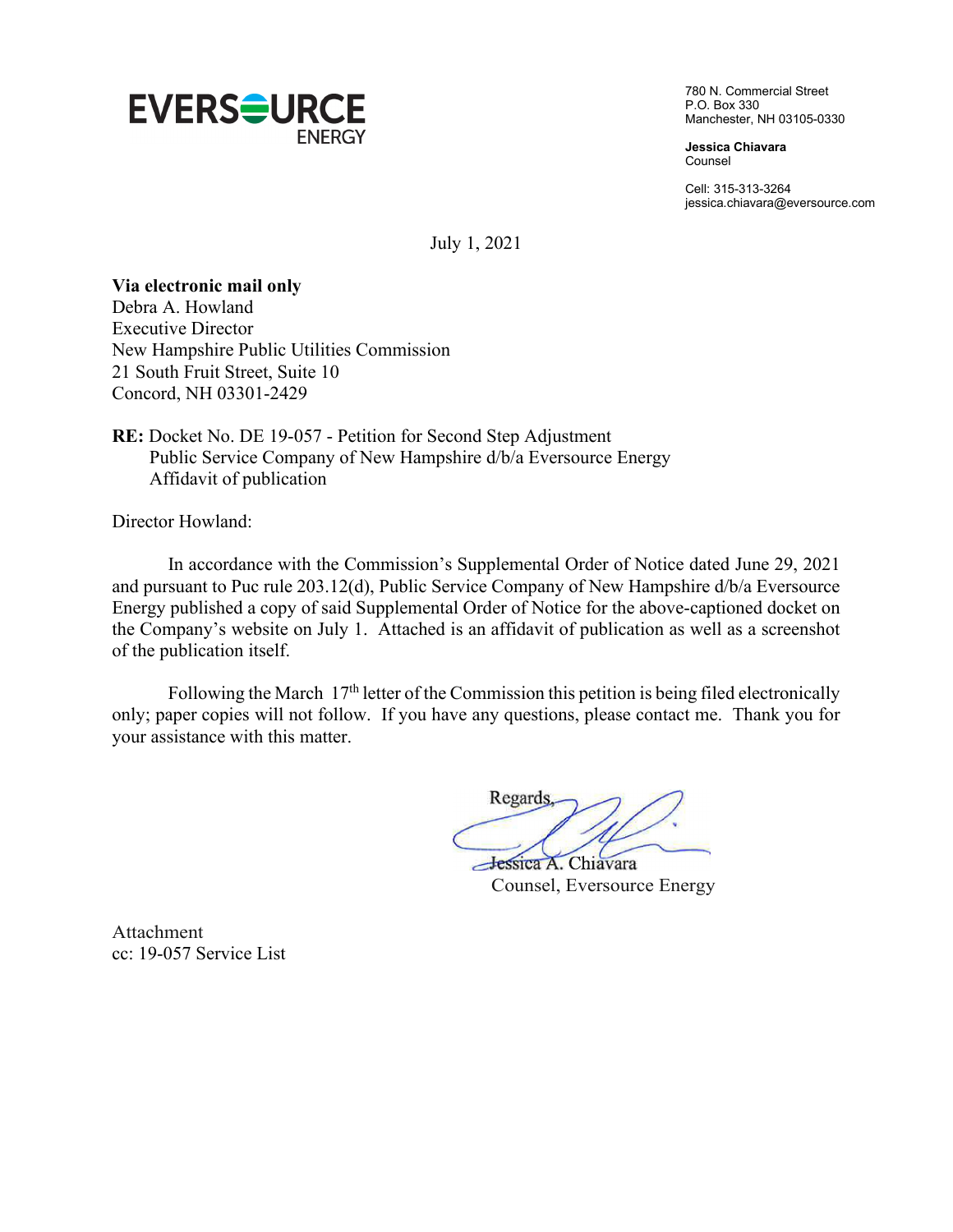## **AFFIDAVIT OF BRANDON GEARING**

### **I, Brandon Gearing, being duly sworn, do hereby depose and state as follows:**

1. I am employed by Eversource Energy Service Company ("EESCO") as Senior Online Communications Specialist.

2. As part of my duties and responsibilities for EESCO I oversee the web pages and internet presence of the various Eversource Energy operating companies including Public Service Company of New Hampshire d/b/a Eversource Energy ("Eversource").

3. On June 29, 2021, the New Hampshire Public Utilities Commission issued a Supplemental Order of Notice in Docket No. DE 19-057. In part that notice required that "Eversource shall notify all persons desiring to be heard at the July 19, 2021 hearing by publishing a copy of this supplemental order of notice on its website no later than July 5, 2021, such publication to be documented by affidavit filed with the Commission on or before July 17, 2021." Supplemental Order of Notice at 2.

4. On July 1, 2021, I caused a copy of the notice to be published on the portion of Eversource's site dedicated to such notices. A screenshot of that page is attached to verify that the order was published on July 1, 2021.

Dated this 1<sup>st</sup> day of July, 2021

**Brandon Gearing** 

STATE OF NEW HAMPSHIRE COUNTY OF HILLSBOROUGH

Sworn to and subscribed before me this 1<sup>st</sup> day of July 2021.



MVmm

Melissa L. Price, Notary Public My Commission Expires: May 19, 2026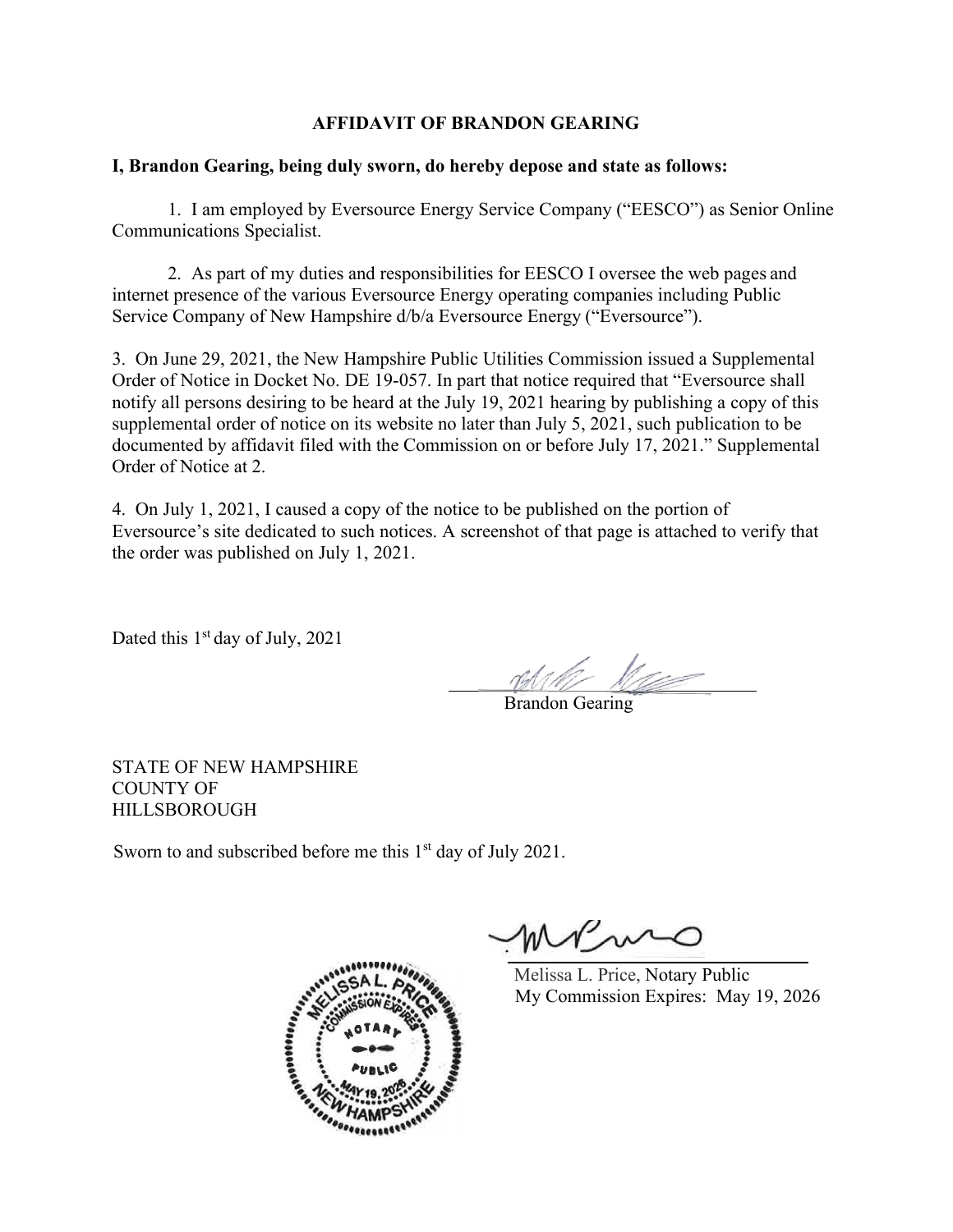**[Residential](https://www.eversource.com/content/nh/residential)** [Business](https://www.eversource.com/content/nh/business) [About](https://www.eversource.com/content/nh/about) **Residential** Business About **Residential** Business About **Residential** Business About **How can we help you? Search EVERS<del>S</del>URCE** 

My Account | Save Money & Energy | Outages & Storms | Safety

# Public Hearings & Filings

This page contains certain public notices related to dockets under consideration by the New Hampshire Public Utilities Commission (NH PUC) and may include notices of NH PUC filings and information about public hearings.

A full listing of NH PUC notices or other docketed information is also available on the [NH PUC](https://www.puc.nh.gov/) [website.](https://www.puc.nh.gov/) Files are in Adobe PDF format.

- [DE 21-081 Order 26,492](https://www.eversource.com/content/docs/default-source/rates-tariffs/de-21-081.pdf?sfvrsn=23c4d862_2) Petition for Amended License to Construct and Maintain Electric Lines Over and Across Land Owned by the State of New Hampshire in Greenville
- [DE 19-057 Supplemental Order of Notice](https://www.eversource.com/content/docs/default-source/rates-tariffs/de-19-0579880bf0f1b5267e39dbdff3500e2e88e.pdf?sfvrsn=7cd2d862_4) Petition for Second Step Adjustment
- [DE 21-109 Order of Notice](https://www.eversource.com/content/docs/default-source/rates-tariffs/de-21-109.pdf?sfvrsn=3758d862_2)  2021 Transmission Cost Adjustment Mechanism
- [DE 21-029 Order of Notice](https://www.eversource.com/content/docs/default-source/rates-tariffs/de-21-029.pdf?sfvrsn=df58d862_2)  2021 Regulatory Reconciliation Adjustment
- [DE 21-117 Order of Notice](https://www.eversource.com/content/docs/default-source/rates-tariffs/de-21-117.pdf?sfvrsn=2fbfd962_4)  Petition for Adjustment to Stranded Cost Recovery Charge Rate •
- [DE 21-077– Supplemental Order of Notice](https://www.eversource.com/content/docs/default-source/rates-tariffs/de-21-077-supplemental.pdf?sfvrsn=1c2d962_4) Eversource Energy Service Solicitation 2021
- [DE 21-077 Order of Notice](https://www.eversource.com/content/docs/default-source/rates-tariffs/de-21-077.pdf?sfvrsn=7ac7da62_2) 2021 Energy Service Solicitation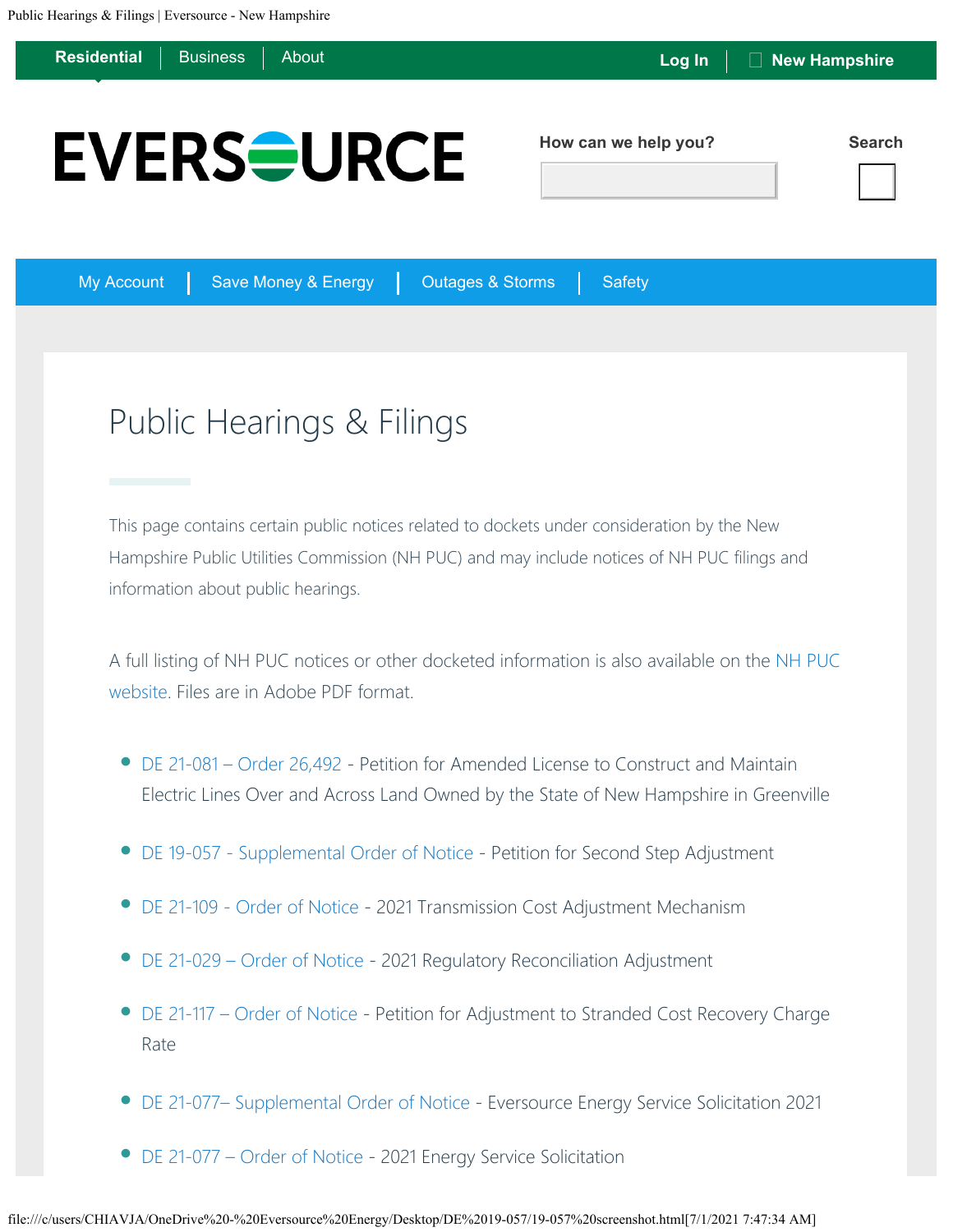- [DE 19-057 Supplemental Order of Notice](https://www.eversource.com/content/docs/default-source/rates-tariffs/de-19-057-supplemental.pdf?sfvrsn=ccc2da62_2)  Petition for Second Step Adjustment
- [DE 20-211 Order 26,481](https://www.eversource.com/content/docs/default-source/rates-tariffs/de-20-211.pdf?sfvrsn=8e67da62_4)  Petition for License and License Amendment to Construct and Maintain Electric Lines Over and Across State-Owned Land in Stoddard and Public Waters in Stoddard, Sullivan, and Keene
- [DE 21-060 Order Nisi Granting Request](https://www.eversource.com/content/docs/default-source/rates-tariffs/26-483.pdf?sfvrsn=7073da62_6) Petition for Approval of Financing Transaction
- [DE 21-064 Order 26,479](https://www.eversource.com/content/docs/default-source/rates-tariffs/de-21-064.pdf?sfvrsn=4840da62_4)  Petition for License to Construct and Maintain Electric Lines Over and Across the Merrimack River in Northfield and Franklin and Land Owned by the State of New Hampshire in Franklin
- [DE 21-048 Order 26,474](https://www.eversource.com/content/docs/default-source/rates-tariffs/de-21-048-order-26-474.pdf?sfvrsn=a48ddb62_2)  Petition for License to Construct and Maintain Electric Lines Over and Across Land Owned by the State of New Hampshire in Londonderry
- [DE 20-195 Order 26,468](https://www.eversource.com/content/docs/default-source/rates-tariffs/de-20-195-order-26-468.pdf?sfvrsn=ccd0dc62_4)  Petition for License to Construct and Maintain Electric Lines Over and Across the Lamprey River in Deerfield
- [DE 20-115 Order 26,465](https://www.eversource.com/content/docs/default-source/rates-tariffs/de-20-115.pdf?sfvrsn=7c12dc62_6) Petition for License to Construct and Maintain Electric Lines Over and Across Lands Owned by the State of New Hampshire in Peterborough and Temple in Miller State Park
- [DE 19-057 Order Nisi Granting Request to Modify Order No. 26,433](https://www.eversource.com/content/docs/default-source/rates-tariffs/de-26-464.pdf?sfvrsn=ef74dc62_4) Notice of Intent to File Rate Schedules
- [DE 20-191 Order 26,462](https://www.eversource.com/content/docs/default-source/rates-tariffs/de-20-191.pdf?sfvrsn=52b8dd62_2) Petition for License to Construct and Maintain Electric Lines Over and Across the North Branch River in Antrim and Hillsborough, Steels Pond and Franklin Pierce Lake in Antrim, and Land Owned by the State of New Hampshire in Antrim
- [DE 21-020 Order of Notice](https://www.eversource.com/content/docs/default-source/rates-tariffs/de-21-020.pdf?sfvrsn=d48fdd62_2)  PSNH/CCI Joint Petition for Approval of Pole Asset Transfer
- [DE 20-180 Order 26,461](https://www.eversource.com/content/docs/default-source/rates-tariffs/de-20-180.pdf?sfvrsn=c797dd62_2) Petition for License to Construct and Maintain Electric Lines Over and Across the Public Waters of the Isinglass River in Rochester
- [DE 20-200 Order 26,460](https://www.eversource.com/content/docs/default-source/rates-tariffs/de-20-200.pdf?sfvrsn=40d5dd62_2) Petition for an Amended License to Construct and Maintain Electric Lines Over and Across the North River in Nottingham and the Oyster River in Lee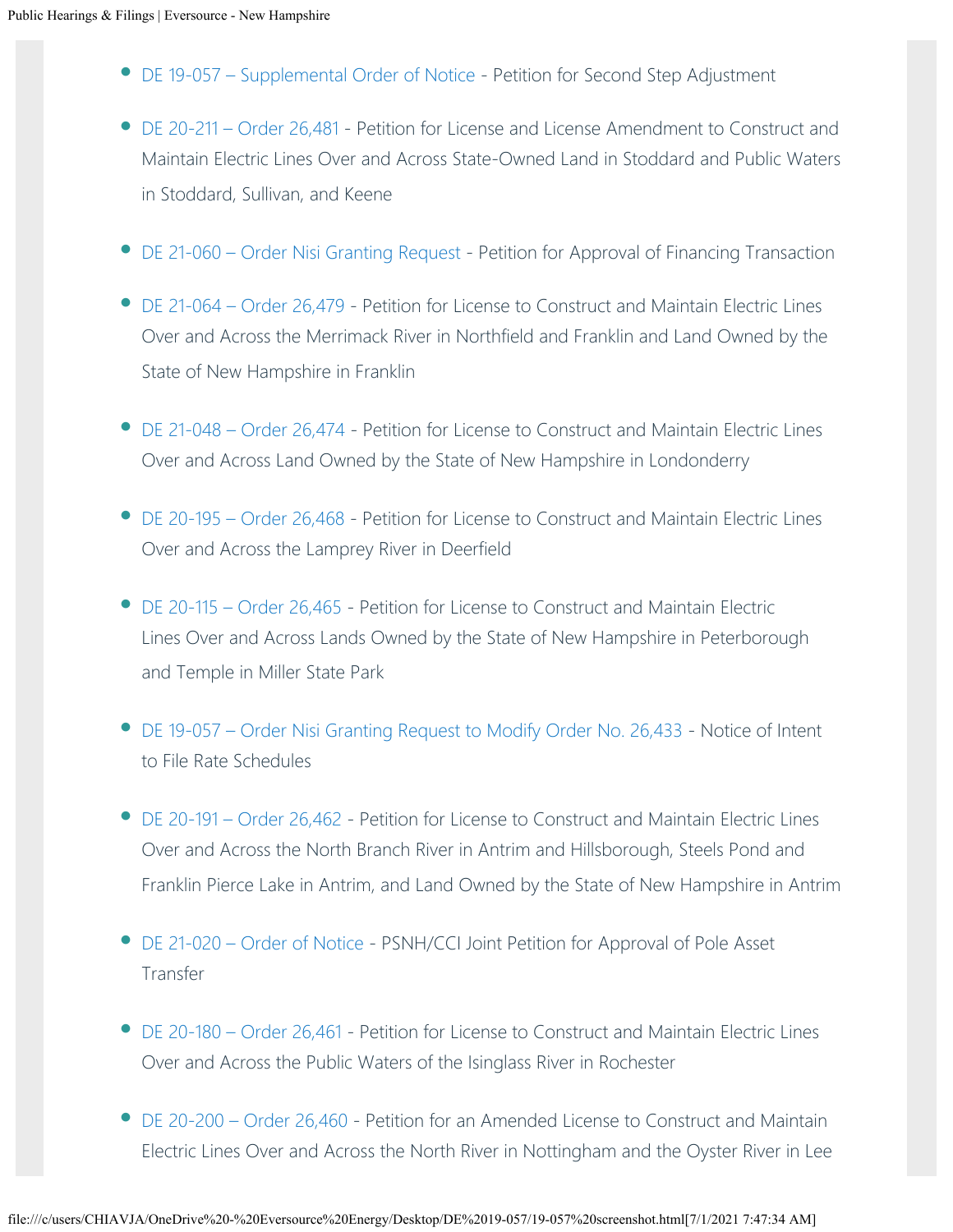- [DE 20-119 Order 26,455](https://www.eversource.com/content/docs/default-source/rates-tariffs/de-20-119.pdf?sfvrsn=5ba0de62_4) Petition for Licenses to Modify, Construct, and Maintain Electric Lines Over and Across the North Branch of the Sugar River in Croydon, and Land Owned by the State of New Hampshire in Croydon, Newport, and Claremont
- [DE 20-185 Order 26,452](https://www.eversource.com/content/docs/default-source/rates-tariffs/de-20-185.pdf?sfvrsn=3db8de62_4)  Petition for Licenses to Modify, Construct, and Maintain Electric Lines Over and Across the Oyster River in Lee and the Isinglass River in Rochester
- DE 20-095 Supplemental Order of Notice Petition for Adjustment to Stranded Cost Recovery Charge Rate
- [DE 20-165 Order 26,441](https://www.eversource.com/content/docs/default-source/rates-tariffs/de-20-165-order-26-441.pdf?sfvrsn=15de62_2) Petition for License to Construct and Maintain Electric Lines Over and Across the Exeter River in Danville and Land Owned by the State of New Hampshire in Sandown
- [DE 20-099 Order 26,430](https://www.eversource.com/content/docs/default-source/rates-tariffs/de-20-099-order-26-430.pdf?sfvrsn=4e8ddf62_4) Petition for Licenses to Modify, Construct, and Maintain Electric Lines Over and Across the Merrimack River between Nashua and Hudson
- [DE 20-042 Order 26,423](https://www.eversource.com/content/docs/default-source/rates-tariffs/de-20-042.pdf?sfvrsn=8d4bdf62_2) Petition for Amended License to Construct and Maintain Electric Lines Over and Across the Pemigewasset River between Hill and New Hampton
- [DE 19-057 Supplemental Order of Notice](https://www.eversource.com/content/docs/default-source/rates-tariffs/de-19-057.pdf?sfvrsn=6945df62_2)  Petition for Step Adjustment
- [DE 20-066 Order No. 26,417](https://www.eversource.com/content/docs/default-source/rates-tariffs/de-20-066.pdf?sfvrsn=1bd7d062_2)  Petition for Licenses to Construct and Maintain Electric Lines Over and Across the Souhegan River in Greenville and Land Owned by the State of New Hampshire in Mason and Greenville
- [DE 20-170 Order of Notice](https://www.eversource.com/content/docs/default-source/rates-tariffs/de-20-170.pdf?sfvrsn=9ad0d062_2)  Electric Vehicle Time of Use Rates
- [DE 20-073 Order 26,416](https://www.eversource.com/content/docs/default-source/rates-tariffs/de-20-073.pdf?sfvrsn=9a29d062_2) Petition for Licenses to Construct and Maintain Electric Lines Over and Across Land Owned by the State in the Towns of Goffstown and Hooksett
- [DE 20-161– Order of Notice](https://www.eversource.com/content/docs/default-source/rates-tariffs/de-20-161.pdf?sfvrsn=7f29d062_2) 2020 Least Cost Integrated Resource Plan
- [DE 20-0131 Order 26,413](https://www.eversource.com/content/docs/default-source/rates-tariffs/de-20-131.pdf?sfvrsn=7601d062_2)  Petition for License to Construct and Maintain Electric Lines Over and Across the Ashuelot River in Keene
- [DE 20-103 Order 26,411](https://www.eversource.com/content/docs/default-source/rates-tariffs/de-20-103.pdf?sfvrsn=57cd062_2)  Petition for License to Construct and Maintain Lines Over and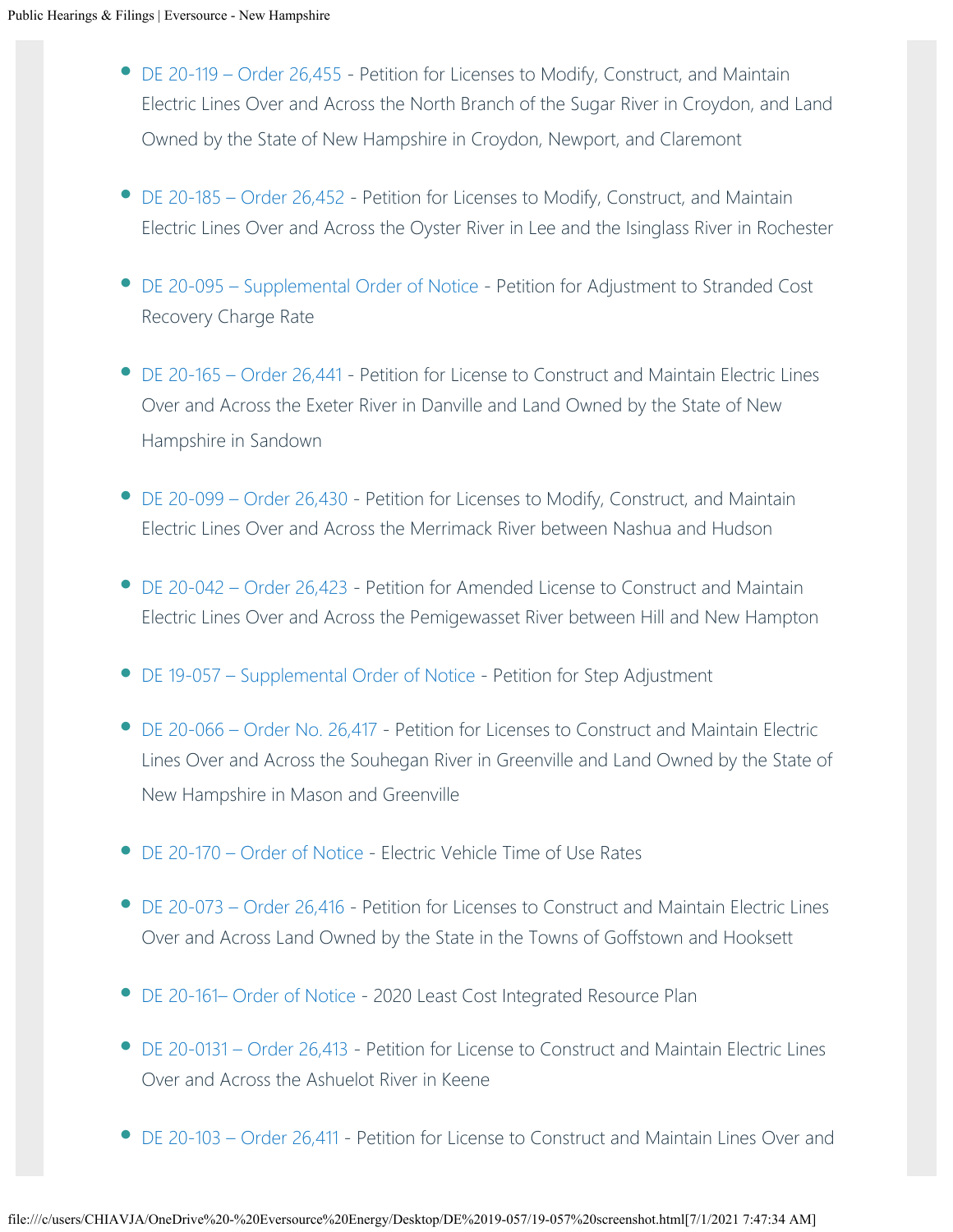Across State-Owned Land in Merrimack, New Hampshire

- [DE 19-080 Order of Notice](https://www.eversource.com/content/docs/default-source/rates-tariffs/de-19-080.pdf?sfvrsn=6375d062_2) Reconciliation of Energy Service and Stranded Costs for Calendar Year 2018
- [DE 20-058 Order 26,406](https://www.eversource.com/content/docs/default-source/rates-tariffs/de-20-058.pdf?sfvrsn=cb4ed062_2) Petition for License to Construct and Maintain Electric Lines Over and Across State-Owned Land in Canterbury
- [DE 19-157 Order 26,403](https://www.eversource.com/content/docs/default-source/rates-tariffs/public-hearings/de-19-157.pdf?sfvrsn=fdafd162_0) Petition for License to Construct and Maintain Electric and Telecommunications Lines Over and Across Lands Owned by the State of New Hampshire in Swanzey and Winchester.
- [DE 20-001 Order No. 26,404](https://www.eversource.com/content/docs/default-source/rates-tariffs/de-20-001.pdf?sfvrsn=d1b4d162_2)  Petition for Licenses to Construct and Maintain Electric Lines Over and Across Pequawket Pond and the Saco River in Conway and Across Land Owned by the State of New Hampshire in Tamworth, Madison, and Conway
- [DE 20-033 Order No. 26,402](https://www.eversource.com/content/docs/default-source/rates-tariffs/de-20-033.pdf?sfvrsn=f9b4d162_2) Petition for License to Construct and Maintain Electric Lines Over and Across State Owned Land in Raymond
- [DE 20-034 Order No. 26,401](https://www.eversource.com/content/docs/default-source/rates-tariffs/public-hearings/de-20-034.pdf?sfvrsn=db9bd162_2)  Petition for Amended License to Construct and Maintain Electric Lines Over and Across the Isinglass River in Strafford
- [DE 20-136 Order of Notice](https://www.eversource.com/content/docs/default-source/rates-tariffs/public-hearings/de-20-136.pdf?sfvrsn=7bebd162_2)  Recovery Mechanism and Rate Treatment for Net Metering and Group Host Costs
- [DE 19-162 Order No. 26,396](https://www.eversource.com/content/docs/default-source/rates-tariffs/public-hearings/de-19-162.pdf?sfvrsn=16ffd162_2) Petition for License to Construct and Maintain Electric Lines Over and Across the Androscoggin River and Moose Brook, and Land Owned by the State of New Hampshire in Whitefield, Gorham, and Randolph •
- [DE 20-014 Order No. 26,389](https://www.eversource.com/content/docs/default-source/rates-tariffs/de-20-014-order-26-389.pdf?sfvrsn=9562d162_2) Petition for Licenses to Construct and Maintain Electric Lines Over and Across the Blackwater River in Andover, Cascade Brook in Wilmot, and State-Owned Land in Springfield and Franklin
- [DE 20-072 Order Nisi Approving Financing Transaction](https://www.eversource.com/content/docs/default-source/rates-tariffs/26-390.pdf?sfvrsn=ae62d162_2) Petition for Approval of Financing Transaction
- [DE 20-085 and DE 20-095 Order of Notice](https://www.eversource.com/content/docs/default-source/rates-tariffs/de-20-085-de-20-095.pdf?sfvrsn=fbf5d262_2) 2020 Transmission Cost Adjustment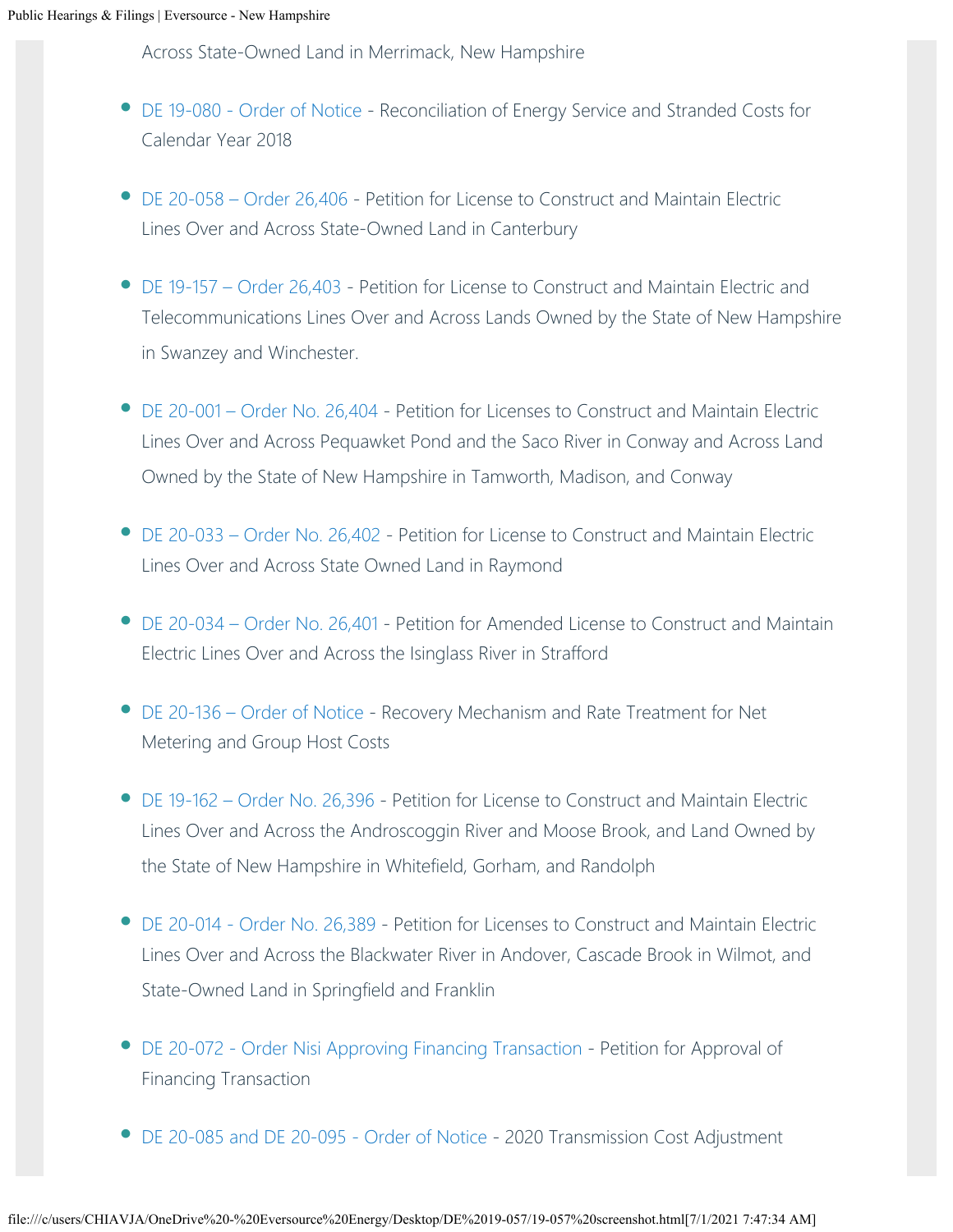Mechanism & Petition for Adjustment to Stranded Cost Recovery Charge

• [DE 20-054 - Order of Notice](https://www.eversource.com/content/docs/default-source/rates-tariffs/de-20-054.pdf?sfvrsn=2b9dd362_2) - 2020 Energy Service Solicitation

 $\overline{2}$ **Need more information?**

**[Contact Us](https://www.eversource.com/content/nh/about/contact)**

## **Residential**

[My Account](https://www.eversource.com/content/nh/residential/my-account)

[Save Money & Energy](https://www.eversource.com/content/nh/residential/save-money-energy)

[Outages & Storms](https://www.eversource.com/content/nh/residential/outages)

[Upload Documents](https://www.eversource.com/cg/customer/upload) 



## **Stay Safe**

[Carbon Monoxide Poisoning](https://www.eversource.com/content/nh/residential/safety/protect-yourself/carbon-monoxide-poisoning)

[Electric Safety Tips](https://www.eversource.com/content/nh/residential/safety/electric-safety)

[Call Before You Dig](https://www.eversource.com/content/nh/residential/safety/protect-yourself/dig-safe)

[Generator Safety](https://www.eversource.com/content/nh/residential/safety/electric-safety/generator-safety)

#### **About Us**

[News Room](https://www.eversource.com/content/nh/about/news-room/new-hampshire/new-hampshire-news)

[Investors](https://www.eversource.com/content/nh/about/investors)